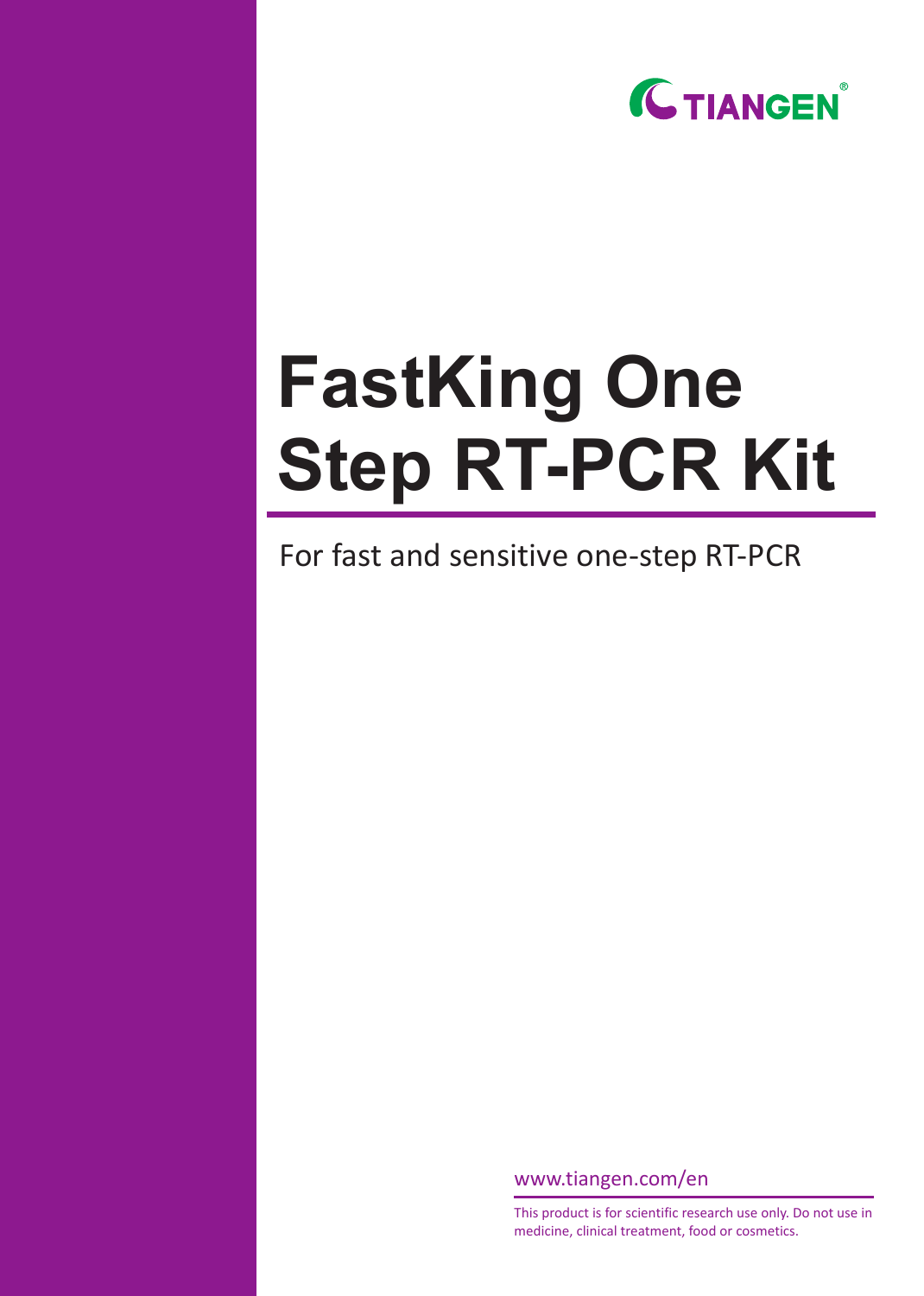## **FastKing One Step RT-PCR Kit**

**Cat. no. 4992294**

### **Kit Contents**

| <b>Contents</b>                      | 4992294<br>$50 \mu$ $\times$ 50 rxn |
|--------------------------------------|-------------------------------------|
| 2×FastKing One Step RT-PCR MasterMix | $1.25$ ml                           |
| 25×RT-PCR Enzyme Mix                 | $100$ $\mu$                         |
| RNase-Free ddH <sub>2</sub> O        | $2 \times 1$ ml                     |
| Handbook                             |                                     |

#### **Storage**

Store at -30~-15°C for up to one year.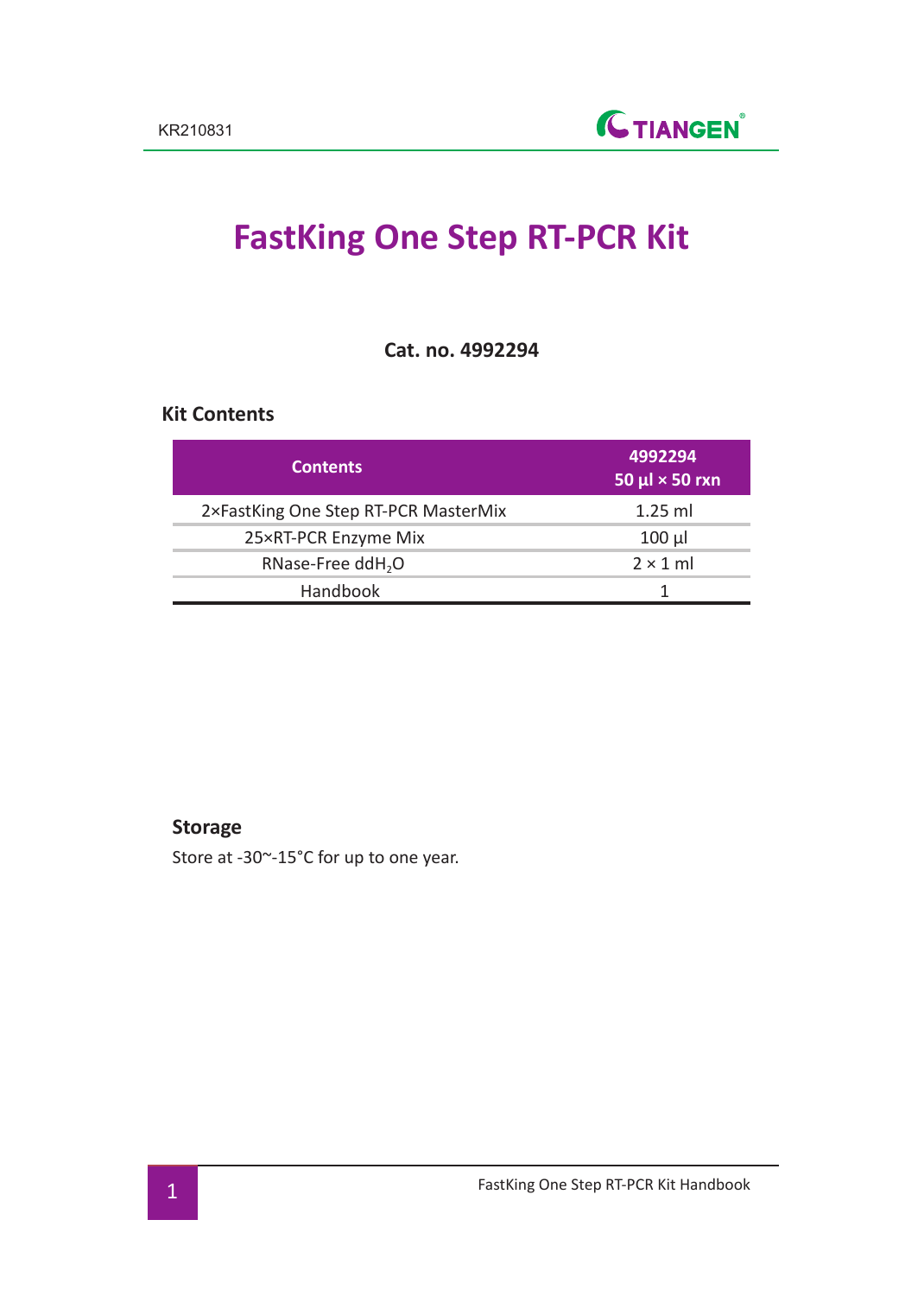

#### **Introduction**

FastKing One Step RT-PCR Kit allows both reverse transcription and gene amplification to take place in a single tube, which avoids cross contamination between samples and improves the sensitivity of detection. The 25×RT-PCR Enzyme Mix contains King reverse transcriptase, which is a high efficient reverse transcriptase expressed by engineering bacteria; a further-modified hot start Taq DNA polymerase, which provides high efficiency and accuracy for the amplify reaction; and RNase inhibitor. With a special modified hydrophobic motif, King RTase gets a significant affinity for RNA and facilitates transcription through of RNA templates, especially for templates with high GC content or complex secondary structures. The 2×FastKing One Step RT-PCR MasterMix contains appropriate ion concentration, dNTPs and PCR enhancer. It could stabilize both RTase and polymerases and keep their efficiency within the whole reaction process.

#### **Materials required but not supplied**

- 1. RNA templates
- 2. gene-specific PCR primers

### **Protocol**

- 1. Thoroughly thaw the template RNA, gene-specific PCR primers,  $2 \times$ FastKing One Step RT-PCR MasterMix and RNase-Free ddH<sub>2</sub>O, centrifuge briefly and place them on ice.
- 2. Prepare a react**i**on solu**ti**on according to the following table on ice:

| <b>Contents</b>                      | <b>Volume/Reaction</b> |
|--------------------------------------|------------------------|
| 2×FastKing One Step RT-PCR MasterMix | 25 µl                  |
| 25×RT-PCR Enzyme Mix                 | $2 \mu$                |
| Forward Primer (10 µM)               | $1.25$ µ               |
| Reverse Primer (10 µM)               | $1.25$ µ               |
| <b>Template RNA</b>                  | 10 ng-1 µg total RNA   |
| RNase-Free ddH <sub>2</sub> O        | Up to 50 $\mu$         |

**Notes: If setting up more than one RT-PCR reaction, mix all components one time and divide into each tube.**

FastKing One Step RT-PCR Kit Handbook